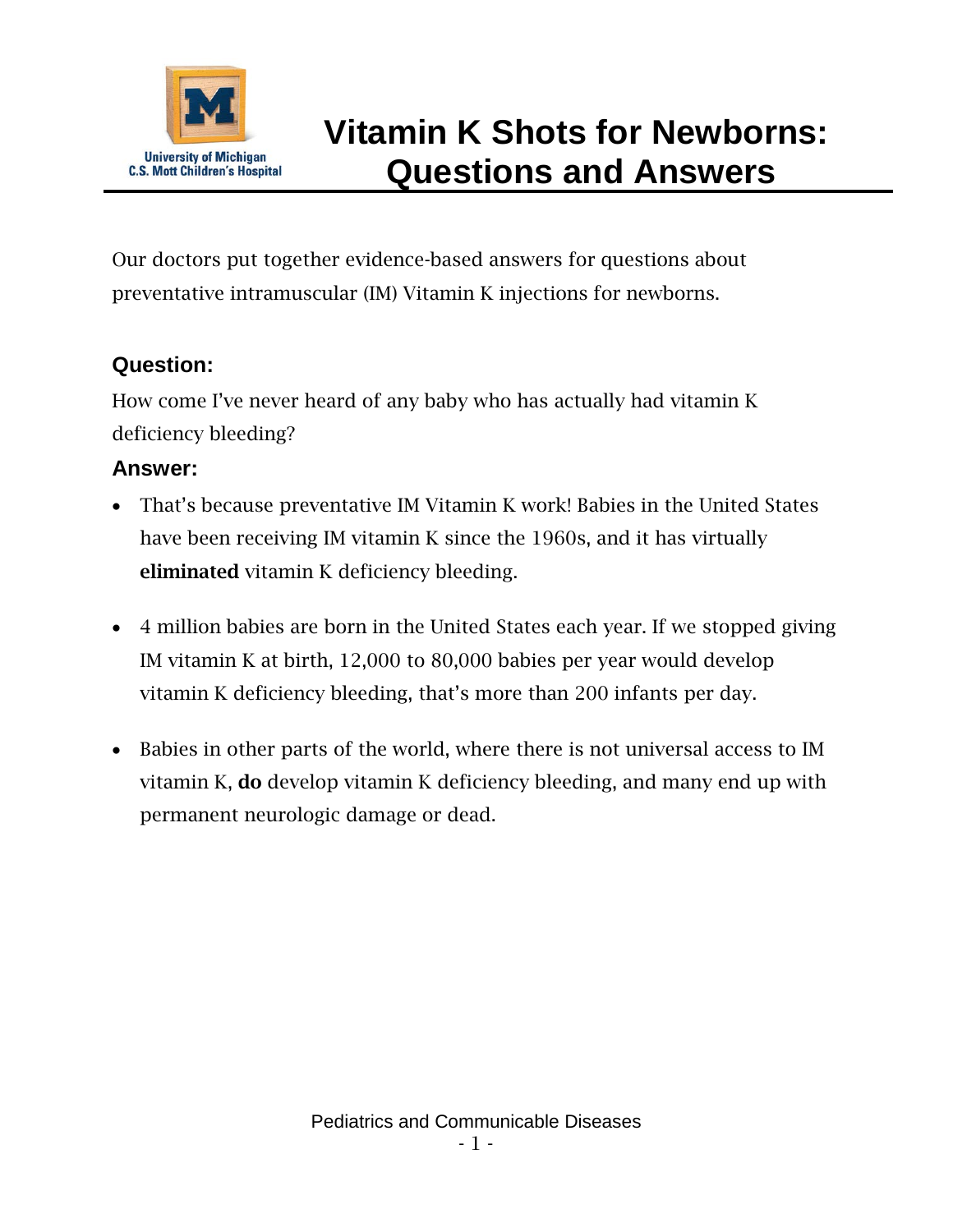• 2 out of every 100 babies who do not get a vitamin K injection at birth develop vitamin K deficiency bleeding



• 1 out of every 5 babies who develop vitamin K deficiency bleeding die.



We are starting to see an increase in vitamin K deficiency bleeding in the United States because more parents have been deciding not to give IM vitamin K prophylaxis to their babies.

> Pediatrics and Communicable Diseases Vitamin K Shots for Newborns: Questions and Answers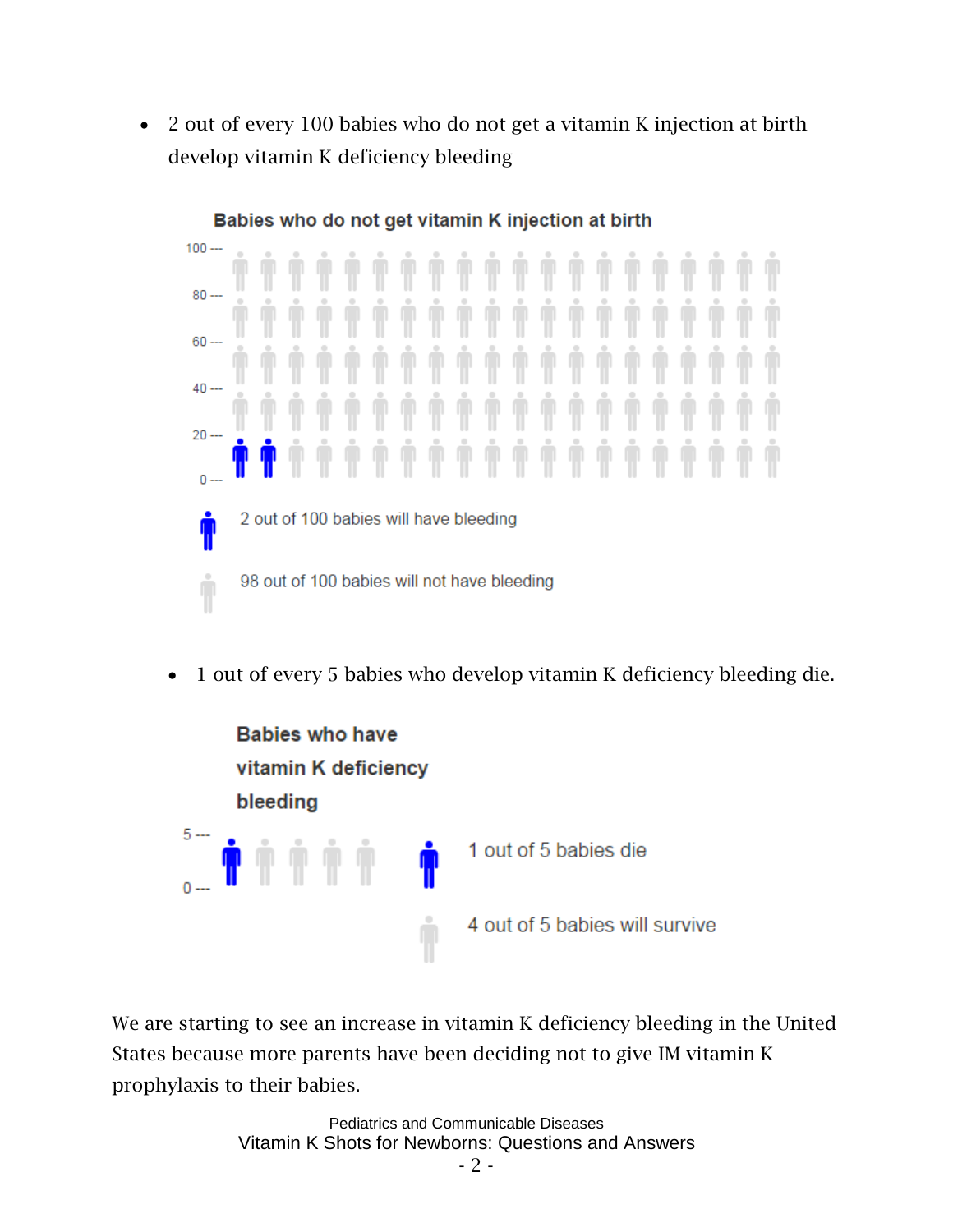For example, in 2013, the Centers for Disease Control and Prevention (CDC) reported on a cluster of 4 cases of vitamin K deficiency bleeding in Tennessee. 4 normal and healthy infants developed bleeding when their parents chose not to give vitamin K prophylaxis. 1 baby had gastrointestinal bleeding, and the other 3 had bleeding in the brain (diffuse intracranial hemorrhage).

#### **Question:**

I've heard that unless the baby has a difficult delivery, we don't need to give the vitamin K injection. Is that true?

#### **Answer:**

Most babies who develop vitamin K deficiency bleeding do not have any known birth trauma, injury, or illness. The bleeding starts suddenly, and may not be recognized until it is too late.

- Babies are at risk for vitamin K deficiency bleeding until they are 6 months old, not just at birth.
- There are a lot of things that can happen in a baby's first 6 months that can increase the risk of bleeding even more – such as falling over when learning to sit, or being in a minor car accident.

#### **Question:**

Does IM vitamin K increase the risk of cancer?

#### **Answer**:

There is extensive, strong evidence that **there is no connection** between vitamin K prophylaxis and any type of cancer in children or adults.

- There was a single researcher in Bristol, England, in the early 1990s who claimed to find an association between intramuscular vitamin K at birth and an increased risk of childhood leukemia.
- However, this claim has been repeatedly and conclusively disproved by many studies using huge amounts of data from multiple countries.
	- Pediatrics and Communicable Diseases Vitamin K Shots for Newborns: Questions and Answers o This is a fundamental tenet of science: when a study's findings cannot be replicated using high-quality study design and extensive data, the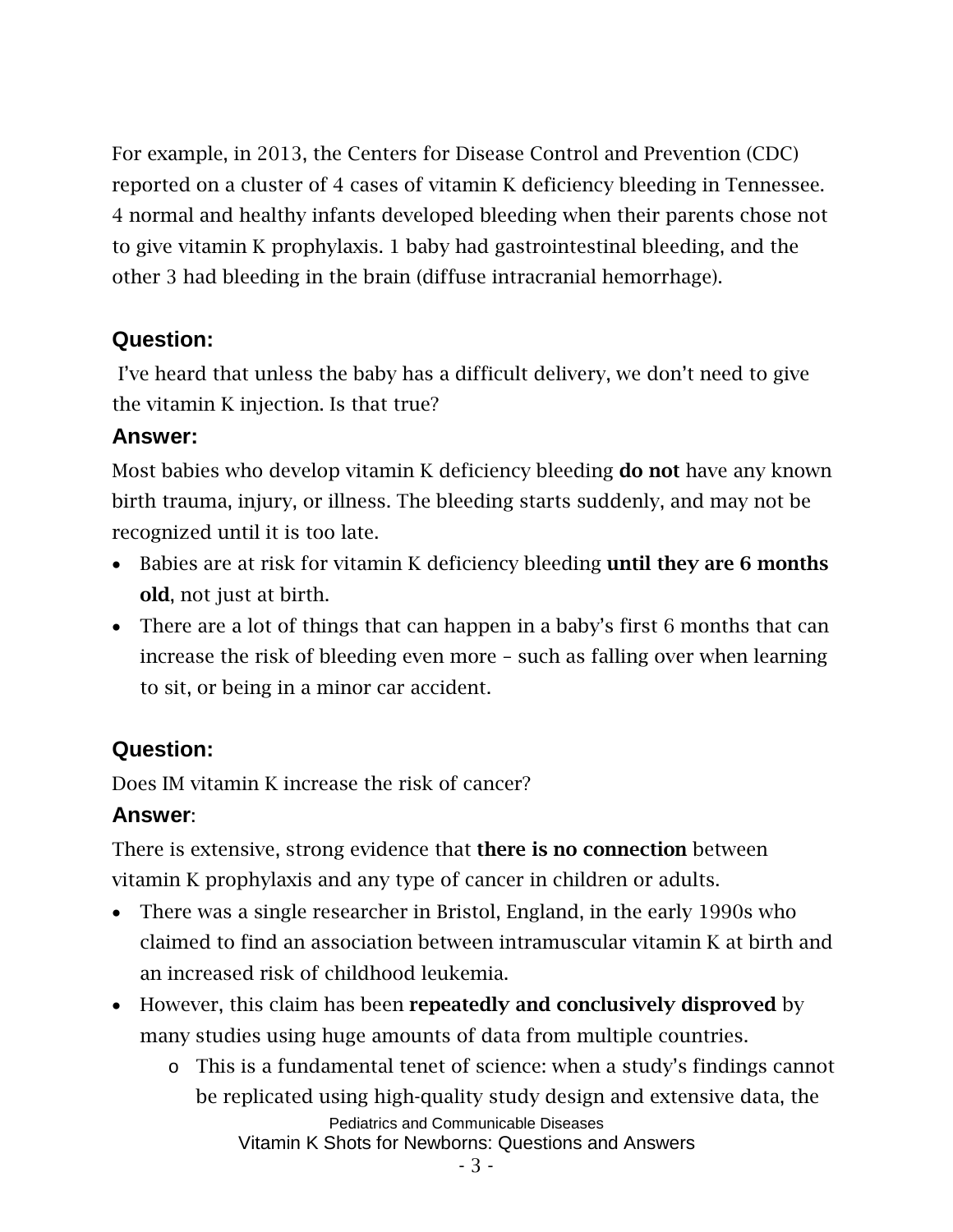initial findings are determined to be invalid and resulting from chance, bias, and/or confounding.

#### **Question:**

Are the ingredients in vitamin K "toxic"?

#### **Answer**:

No. These are the ingredients in the form of vitamin K currently used at the University of Michigan:

- Vitamin K1 (also called phytonadione)
- Polyoxyethylated fatty acid derivative This is used in a small amount as a solvent and emulsifier, to dissolve the vitamin K into liquid form.
	- o Some adults can have allergic reactions to this substance, but newborns cannot because their immune systems are not yet sensitized to possible allergens.
- Dextrose this is simply sugar. This is what is used when a newborn has hypoglycemia (low blood sugar).
- Benzyl alcohol A very small amount is used to prevent bacterial contamination in the shot. You would need to give approximately 100 times higher amounts of benzyl alcohol on a daily basis in order to cause any side effects.
- Hydrochloride A small amount of hydrochloride may be used to adjust the pH of the solution. It is an acid, which means that it contains hydrogen ions that can adjust the pH of a substance.

The other forms of vitamin K that are available contain different inactive ingredients, but are equally safe.

#### **Question:**

Has the dose been studied? Is there any chance it may be excessive and dangerous?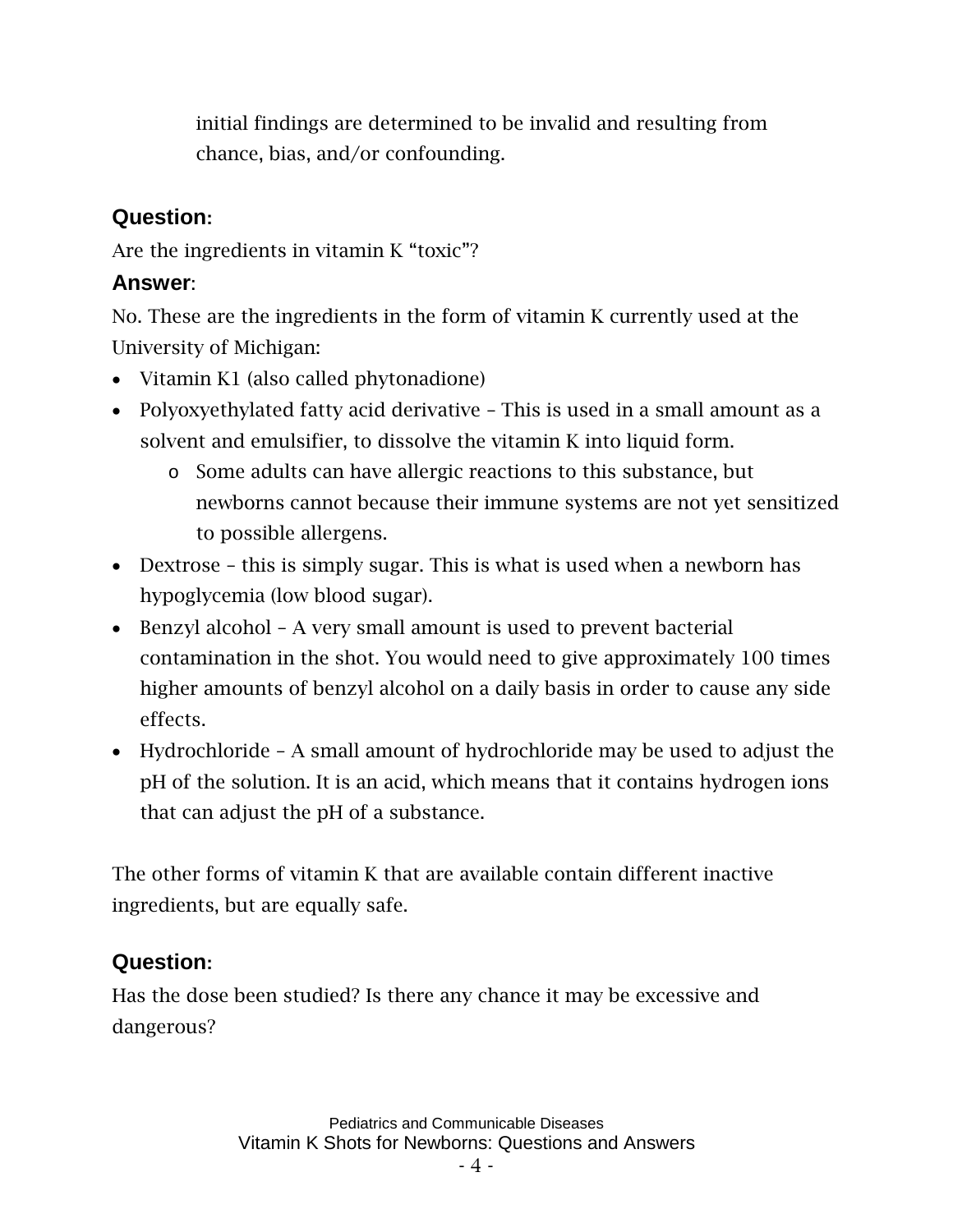#### **Answer:**

The current dose has been the standard since at least the 1950s in many parts of the world, including the United States.

Different doses were tried initially, and based on enormous amounts of data across numerous countries, the current standard dose of 1 mg IM vitamin K was determined to be both safe and effective.

## **Question:**

Will my baby have a painful experience right after birth?

## **Answer:**

Newborns experience significant physiologic stress during the delivery process; this is a normal and natural part of life. Compared to the stress of childbirth, a single brief injection is very minor. Most infants don't even notice.

There are wonderful ways to soothe your infant right after they receive their vitamin K. Many mothers choose to breastfeed their baby right afterwards, to hold them skin-to-skin, or to swaddle and hold them.

# **Question:**

Is there an option to give my baby oral vitamin K instead?

# **Answer**:

There are some countries in Europe that routinely administer oral vitamin K to all newborns instead of IM vitamin K. Multiple different doses and regimens have been used and studied, and the results show that oral vitamin K is significantly less effective than IM vitamin K, which virtually eliminates vitamin K deficiency bleeding.

• In the United States, the only licensed and FDA-approved oral form of vitamin K is a 5 milligram tablet, which would need to be divided, crushed, and reconstituted in liquid to give to a newborn. This is difficult, so some individuals have chosen to administer the intramuscular solution orally.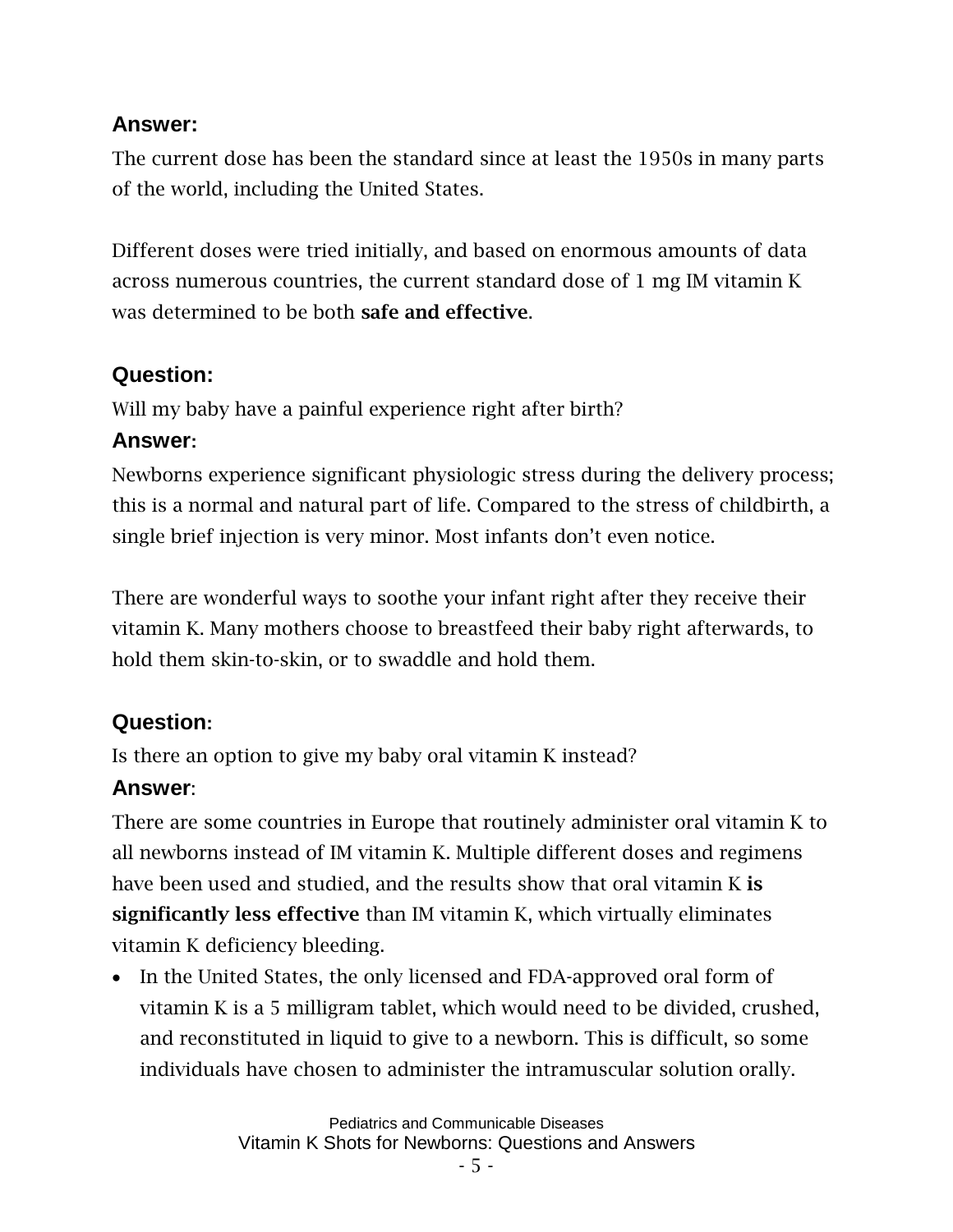- The regimens used in Europe all involve multiple oral doses of vitamin K an initial dose at birth, and subsequent doses daily, weekly, or monthly doses for many months.
- We recommend talking to your doctor individually about oral vitamin K.

## **The Bottom Line:**

Educated and caring parents are the best advocates for their children. There are many things in the world today that make it hard to feel confident that children are being raised in a safe and healthy environment, and being adequately protected from harmful exposures.

It has become popular to refuse certain preventive health measures such as preventative IM vitamin K injections because of fears about whether they might be harmful, "toxic," "unnatural," or unnecessary. For vitamin K, decades of welldesigned research demonstrate clearly that this is not so.

By giving your baby intramuscular vitamin K at birth, you are protecting your baby from potentially catastrophic bleeding and death.

#### **Where can I learn more?**

Access these evidence-based resources to learn more about IM Vitamin K

- Evidence Based Birth® Vitamin K A website that discusses the risks and benefits of intramuscular vitamin K prophylaxis based on the available evidence. Access at: [http://evidencebasedbirth.com/evidence-for-the](http://evidencebasedbirth.com/evidence-for-the-vitamin-k-shot-in-newborns/)[vitamin-k-shot-in-newborns/](http://evidencebasedbirth.com/evidence-for-the-vitamin-k-shot-in-newborns/)
- The Centers for Disease Control and Prevention report on a cluster of infants in Tennessee in 2013 who experienced vitamin K deficiency bleeding because they did not receive intramuscular vitamin K at birth:
	- o "Notes from the Field: Late Vitamin K Deficiency Bleeding in Infants Whose Parents Declined Vitamin K Prophylaxis — Tennessee, 2013": [http://www.cdc.gov/mmwr/preview/mmwrhtml/mm6245a4.htm?s\\_ci](http://www.cdc.gov/mmwr/preview/mmwrhtml/mm6245a4.htm?s_cid=mm6245a4_w) [d=mm6245a4\\_w](http://www.cdc.gov/mmwr/preview/mmwrhtml/mm6245a4.htm?s_cid=mm6245a4_w)